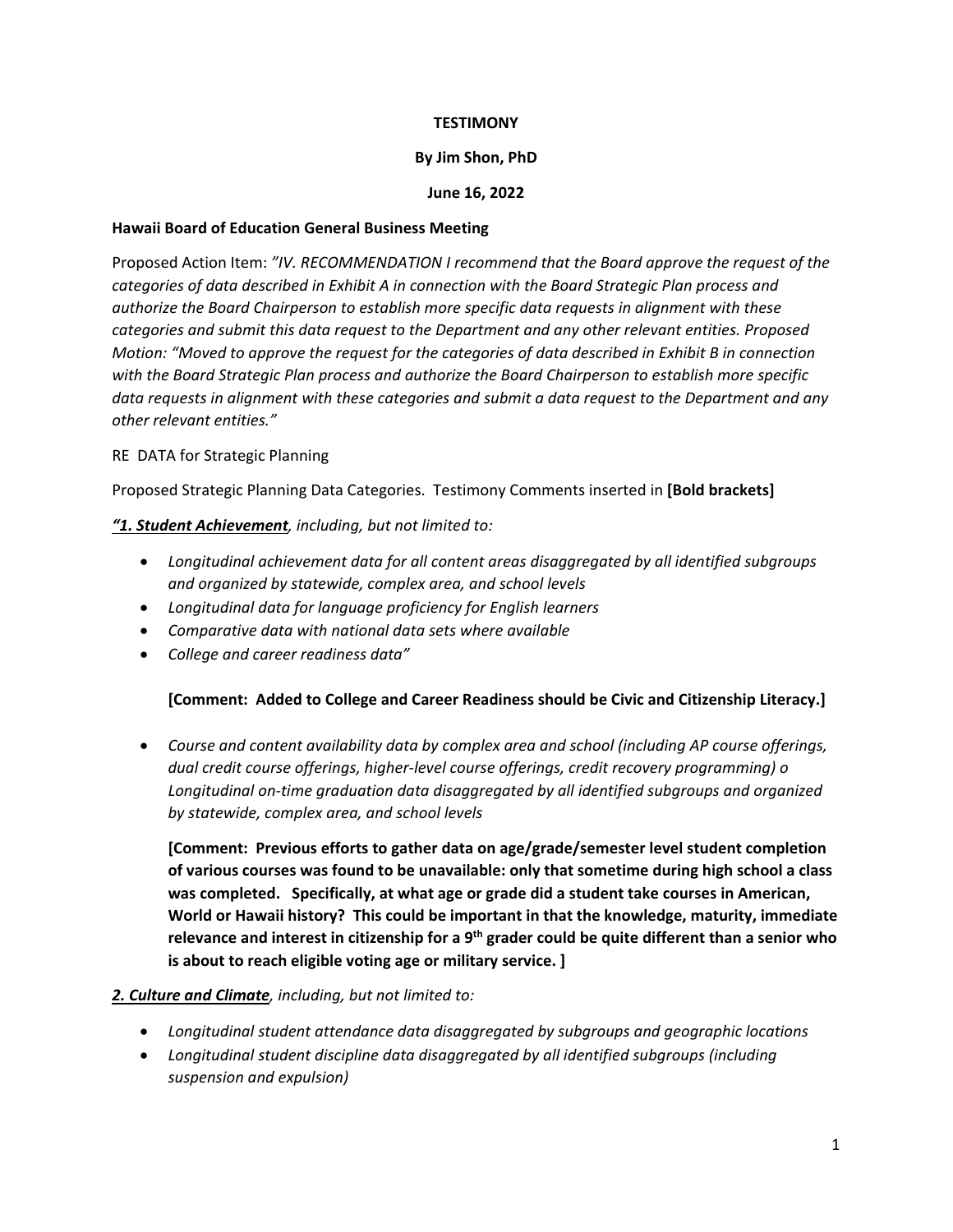**[Comment: Hawaii's compulsory attendance law grants school administrators unclear and arbitrary authority to excuse or exclude students from aspects of school, particularly high stakes testing.** 

**"**§302A-1132 requires that unless excluded from school or excepted from attendance, all children who will have arrived at the age of at least five years on or before July 31 of the school year, and who will not have arrived at the age of eighteen years, by January 1 of any school year, shall attend either a public or private school for, and during, the school year, and any parent, guardian, or other person having the responsibility for, or care of, a child whose attendance at school is obligatory shall send the child to either a public or private school."

**The law provides for several exemptions from compulsory attendance; known as the "4140" exemption; and the exemptions include where the child is physically or mentally unable to attend school; where the child, who has reached the fifteenth anniversary of birth, is suitably employed and has been excused from school attendance by the superintendent or the superintendent's authorized representative, or by a family court judge; where the child has graduated from high school; where the child is enrolled in an appropriate alternative educational program; and where the principal has determined that: the child has engaged in behavior which is disruptive to other students, teachers, or staff; or the child's non-attendance is chronic and has become a significant factor that hinders the child's learning.**

**In the past, some principals have candidly admitted use of this discretion to "excuse" Pacific Islanders to improve average test scores. To either put this assertion to rest, confirm it, and perhaps ensure that discrimination not be suspected, data and written justifications on the use of this mechanism as well as suggested policy guidance could be helpful. ]**

- *Climate survey data or similar data*
- *Review of any health and wellness data collected and available from DOE, DOH, or other agencies (Safety and Wellness Survey, Youth Risk Behavior Survey)*

## *3. Human Resources, including, but not limited to:*

• *Longitudinal data on staffing shortages (including teachers, principals, and support staff) identified by state, complex area, and school levels* 

**[Comment: Two separate studies by the Hawaii Educational Policy Center found large discrepancies between district office support staff (staff to school and staff to student enrollment ratios). In both studies, Windward District had the best ratios, while some N. Island districts had significantly less support. Also, on average, individual schools had an average of 35+ non-teaching staff. It is not clear if individual schools or district offices were aware of other staffing strategies, or able to compare their own with others. It is not necessary to attempt to standardize or impose state level "all sizes fit all" approaches. However, as the BOE and DOE frame successful strategies in a new plan, it may be helpful to ensure that district and school administrators are able to enjoy a meaningful data context in their decision-making.]**

• *Longitudinal data on teacher qualifications (number with advanced degrees, etc.) identified by state, complex area, and school levels*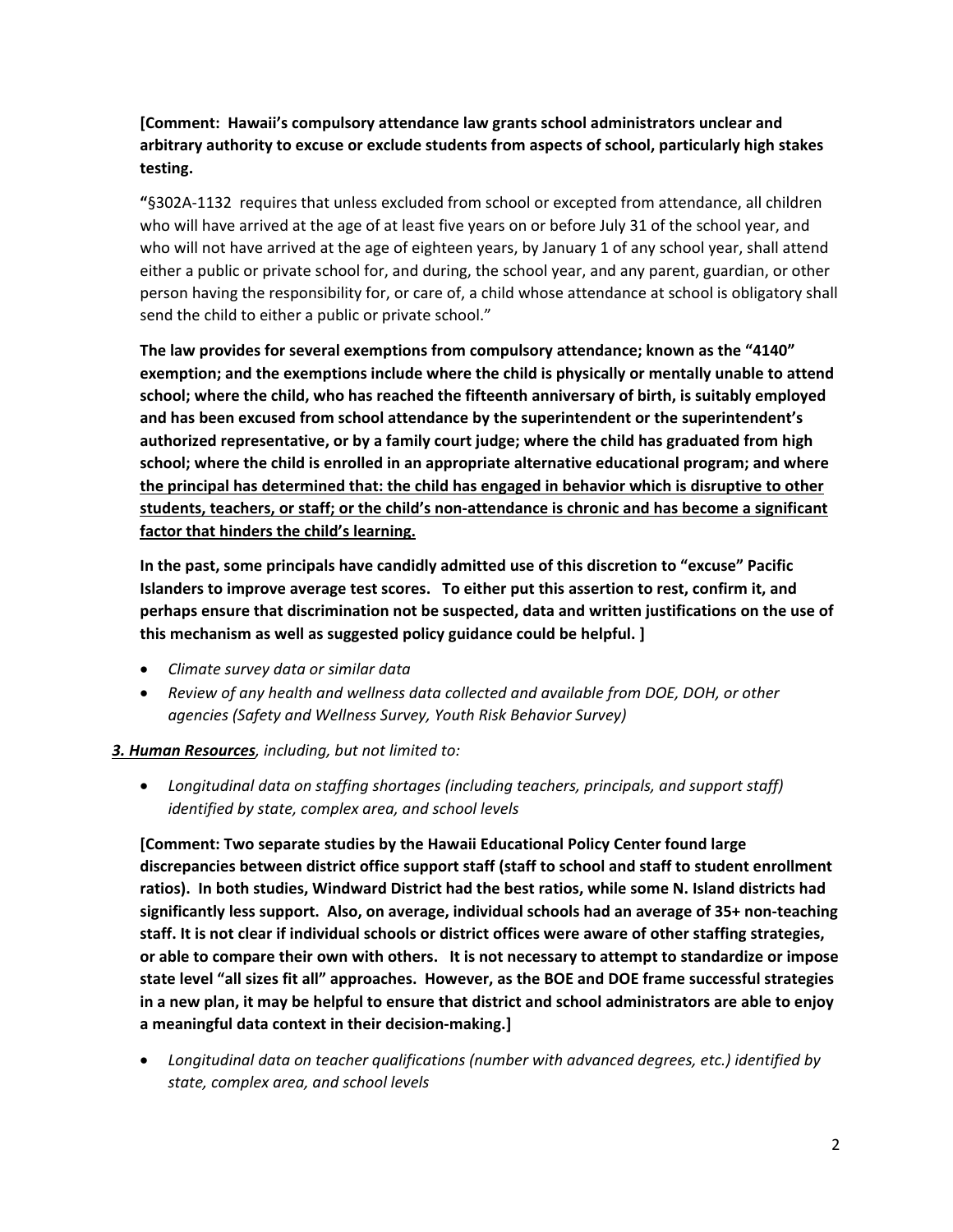# *4. Funding, including, but not limited to:*

- *Facilities Repair and Maintenance*
- *Facilities Capital Improvement Projects*

**[Comment: It has often been noted that the costs of CIP for schools under the State's Procurement Code tend to be higher than in the private sector. We the public, and you the Board, might benefit by gathering public vs. private cost data in decision making for the use of public funds. A startling example was when it was determined that the cost of air conditioning a single DOE classroom was \$100,000. By contrast, a particular charter school, which is able to create its own procurement standards, was able to air condition a single classroom for about \$3,000. That is a \$97,000 difference! Another potentially useful metric of comparison are the documents required by nonprofits in seeking Legislative Grants in Aid. In the past, I have assisted some in preparing these documents. Even if the organization is seeking only a partial or preliminary cost of a project, detailed square foot costs and the entire projected budget were required. If you compare these nonprofit GIA costs to what the DOE is currently paying, there would be a significant difference. One more example. A charter school was developing a new campus to serve approximately 300 students. Cost was estimated to be \$20-25 million. On the same island, the DOE was planning a new high school for 300 students. This cost was well over \$500 million. I would encourage the BOE to require the DOE to provide comparative private sector CIP estimates for its projects.** 

**Clearly, the BOE and DOE could make better use of its funds if it had the same flexibility to create its own procurement standards. In addition, the BOE might consider advocating improvements in the state procurement code law. Of course, this will be resisted by all the contractors who are benefiting from this cost gap between public and private CIP projects.]**

## **5. Data relating to Public Libraries**

## **6. Data relating to Early Learning**

Mahalo for reviewing and considering these comments.

Jim Shon

jshon@hawaii.edu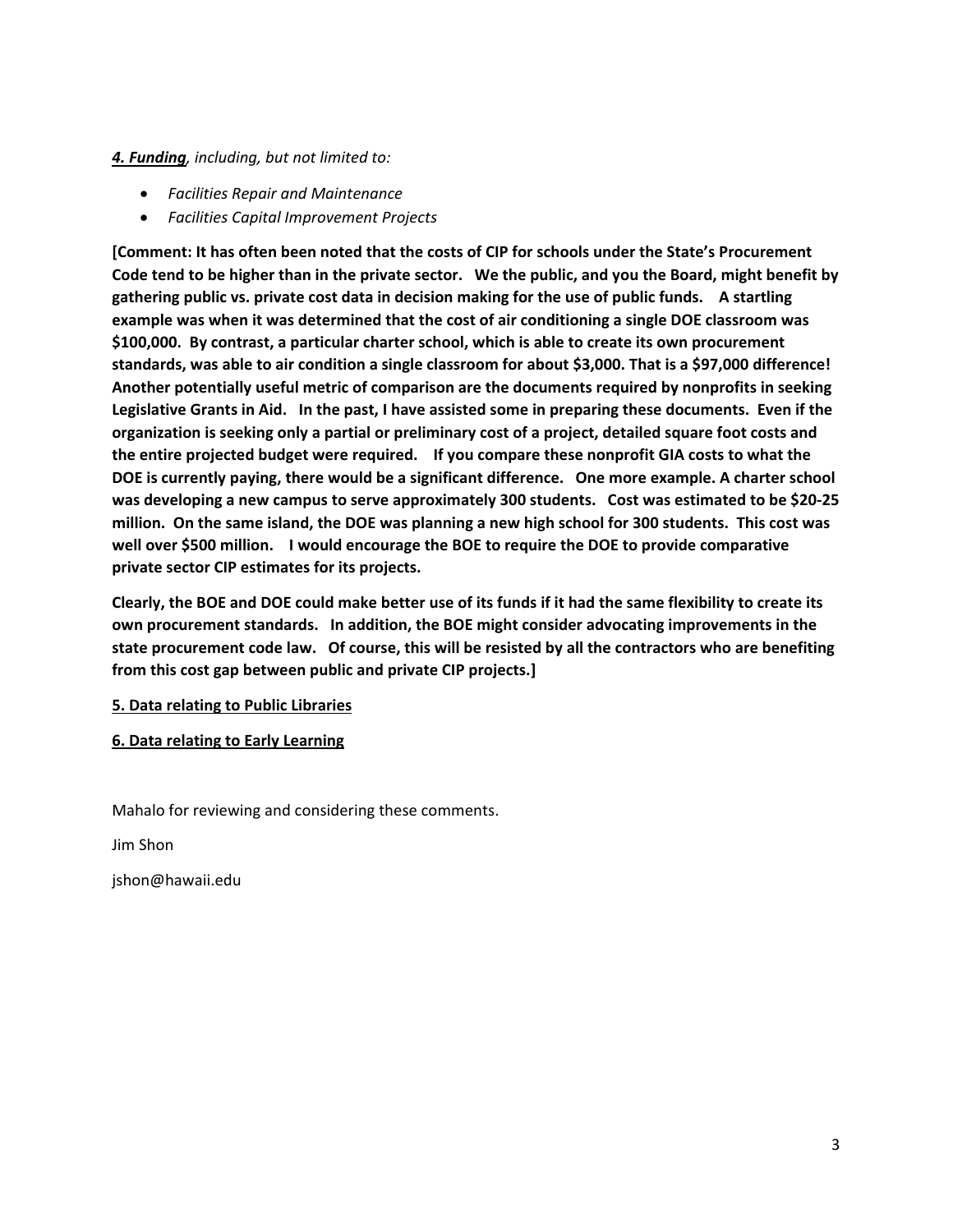June 16, 2022 General Business Meeting Testimony

# IV. Reports **COMMENTS/SUGGESTIONS ONLY** C. Superintendent's Report: **SUPPORT WITH COMMENTS/SUGGESTIONS ONLY**

## Update on

| Class of 22        | <b>Measure:</b>                                                     |
|--------------------|---------------------------------------------------------------------|
| Graduations        | 1. Number graduated/Number eligible                                 |
| Summer             | <b>Measure:</b>                                                     |
| Learning           | Learning Hubs:                                                      |
| Opportunities      | 1. Credit advancement: # completed/Total # of slots                 |
|                    | 2. Credit recovery: # completed/Total # of slots                    |
|                    | 3. Enrichment: completed/Total # of slots                           |
|                    | 4. Intervention: /# completed/Total # of slots                      |
|                    | 5. Remediation: # completed/Total # of slots                        |
|                    | 6. Transition: # completed/Total # of slots                         |
|                    | 7. Attendance: # attended/# completed                               |
| Seamless           | <b>Measure:</b>                                                     |
| Summer             | 1. Free meals to children under 18 regardless of enrollment status. |
| <b>Option Meal</b> | Total number of meals served                                        |
|                    | Breakfast:                                                          |
|                    | Lunch:                                                              |
|                    | 2. Dine-in, not grab and go                                         |
|                    | Total number of meals served                                        |
|                    | Breakfast:                                                          |
|                    | Lunch:                                                              |
|                    | 3. Locations and times on our website                               |
|                    | Meals served by school location:                                    |
|                    | Breakfast:                                                          |
|                    | Lunch:                                                              |
| COVID-19           | Measure:                                                            |
| Health &           | Masking in-doors only                                               |
| Safety             | 1. Compliance percentage:                                           |
| Guidance for       |                                                                     |
| Summer             |                                                                     |
| 2022               |                                                                     |
| Mental             | <b>Measure:</b>                                                     |
| Health             | Partnered with DOH and KHON to welcome Kolohe Kai to a few          |
| Acceptance         | schools where he addressed youth mental health and the realities of |
| Month              | bullying                                                            |
|                    | 1. Total # Schools                                                  |
|                    | 2. Participation by School                                          |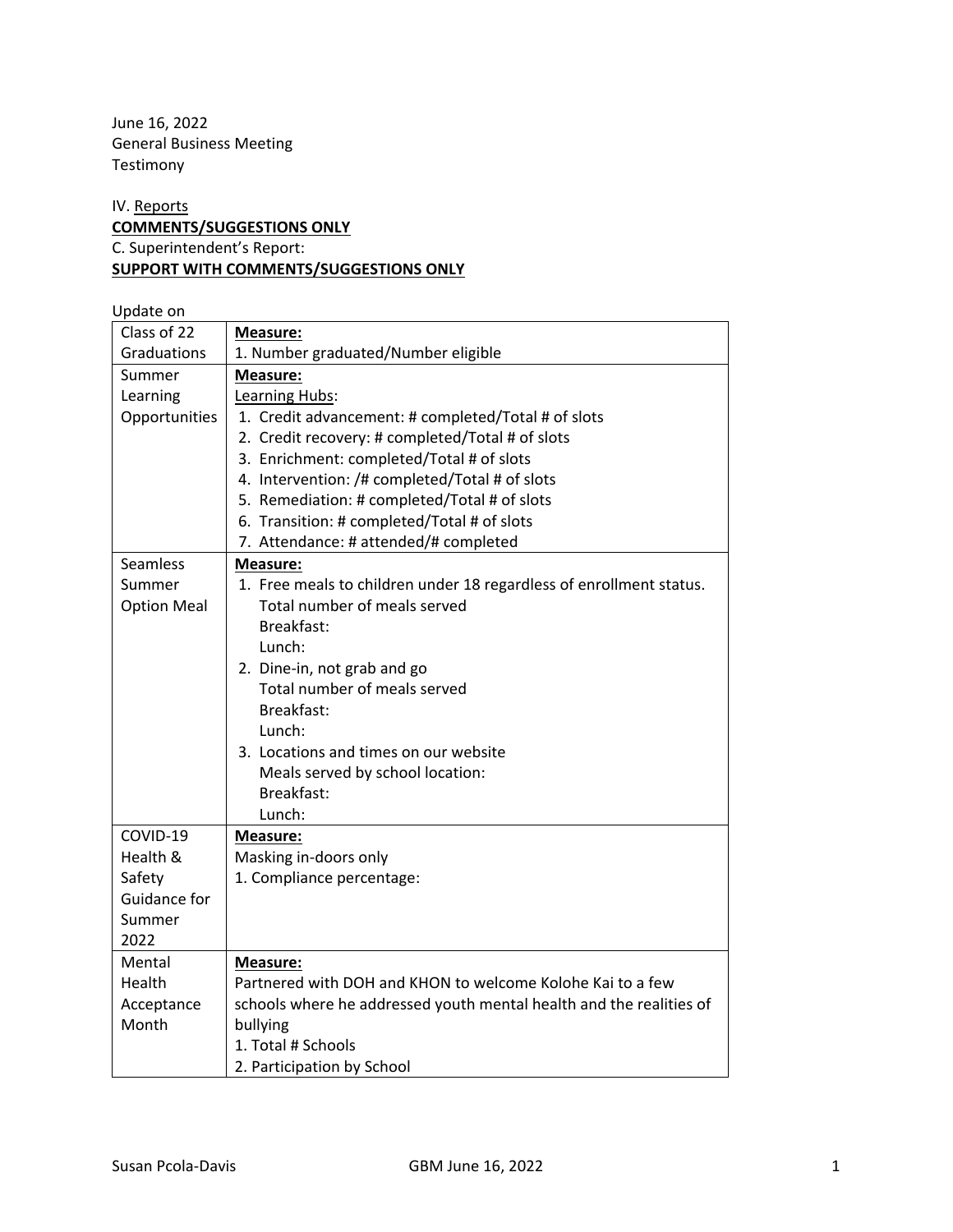| Year 3 of CTE  | Measure:                                                              |
|----------------|-----------------------------------------------------------------------|
| Summer         | Six-week program offers variety of paid internships for graduates and |
| Internships at | rising seniors in state and complex area offices:                     |
| <b>HIDOE</b>   | Twenty students participated in 9 Host Offices                        |
| <b>Offices</b> | 1. Host Office: Total # attended full 6-week period                   |
|                | 2. Host Office: Total # attended full 6-week period                   |
|                | 3. Host Office: Total # attended full 6-week period                   |
|                | 4. Host Office ________: Total # attended full 6-week period          |
|                | 5. Host Office ________: Total # attended full 6-week period          |
|                | 6. Host Office ________: Total # attended full 6-week period          |
|                | 7. Host Office: ________ Total # attended full 6-week period          |
|                | 8. Host Office: _______ Total # attended full 6-week period           |
|                | 9. Host Office: Total # attended full 6-week period                   |
|                |                                                                       |
|                | 10. Total overall:                                                    |
|                | # of Graduates                                                        |
|                | # of Rising seniors                                                   |
|                |                                                                       |
|                |                                                                       |

### V. Action Items

# B. Board Action on Board Strategic Plan Data Categories **STRONGLY SUPPORT WITH ADDITIONAL COMMENTS/SUGGESTIONS ONLY**

I strongly support the use of these data categories. I am suggesting that interval reports be provided to see how we are doing along the way.

It's always nice to see the Department and the Board moving strategically together towards the #1 Goal: Support our students

- $\bullet$  in their learning,
- **3** in gaining confidence,
- $\odot$  in steady progress,
- $\odot$  by understanding their needs,
- $\odot$  in achieving their goals,
- $\bullet$  in becoming an ethical member of society,
- **3** in being imaginative,
- $\odot$  in being bold,
- $\bullet$  in being kind,
- $\bullet$  in understanding their social and emotional needs,
- in **LIFE**!

I am excited to see the descriptions of each data category, measures/metrics, and results.

## **Strategic Planning Data Categories**

• **Student Achievement**, including, but not limited to: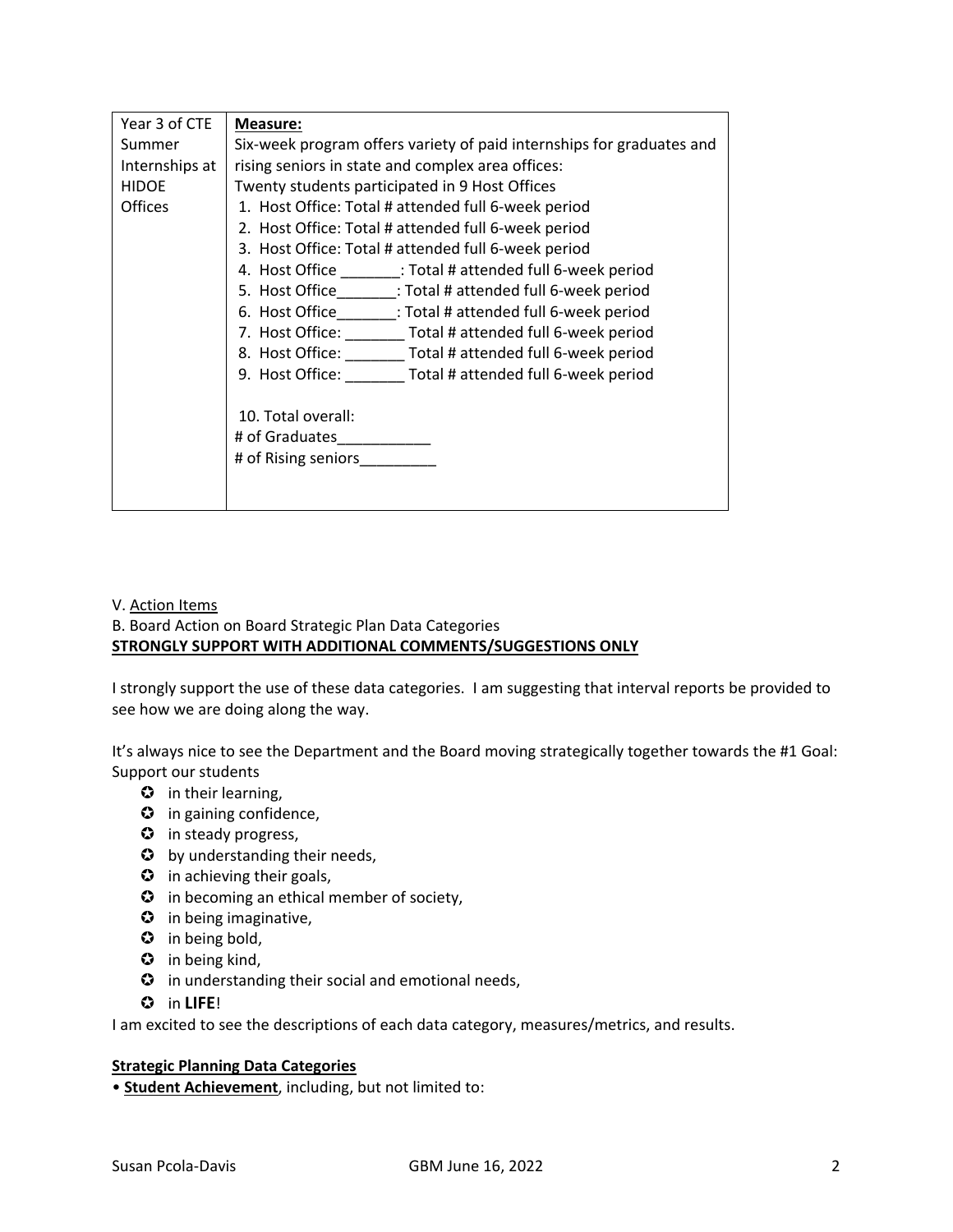o Longitudinal achievement data for all content areas disaggregated by all identified subgroups and organized by statewide, complex area, and school levels

# **At least QUARTERLY**

o Longitudinal data for language proficiency for English learners

## **At least QUARTERLY**

o Comparative data with national data sets where available

### **Annually**

o College and career readiness data

#### **At least Quarters 3-4**

o Course and content availability data by complex area and school (including AP course offerings, dual credit course offerings, higher-level course offerings, credit recovery programming)

- **Quarterly** by number enrolled aggregated by course/content (in addition to complex and school)
- **Quarter 4** by number enrolled/number completed

o Longitudinal on-time graduation data disaggregated by all identified subgroups and organized by statewide, complex area, and school levels

### **Quarter 4** for those

- $\bullet$  on-track % of graduating population
- **O** not-on-track % of graduating population

#### • **Culture and Climate**, including, but not limited to:

o Longitudinal student attendance data disaggregated by subgroups and geographic locations

### **Monthly/quarterly**

o Longitudinal student discipline data disaggregated by all identified subgroups (including suspension and expulsion)

#### **Monthly/quarterly**

o Climate survey data or similar data

#### **Monthly/quarterly**

o Review of any health and wellness data collected and available from DOE, DOH, or other agencies (Safety and Wellness Survey, Youth Risk Behavior Survey)

#### **Monthly/quarterly**

#### • **Human Resources**, including, but not limited to:

o Longitudinal data on staffing shortages (including teachers, principals, and support staff) identified by state, complex area, and school levels

#### **Monthly/quarterly**

o Longitudinal data on teacher qualifications (number with advanced degrees, etc.) identified by state, complex area, and school levels

#### **Annually**

• **Funding**, including, but not limited to:

o Facilities Repair and Maintenance

#### **Monthly/quarterly**

o Facilities Capital Improvement Projects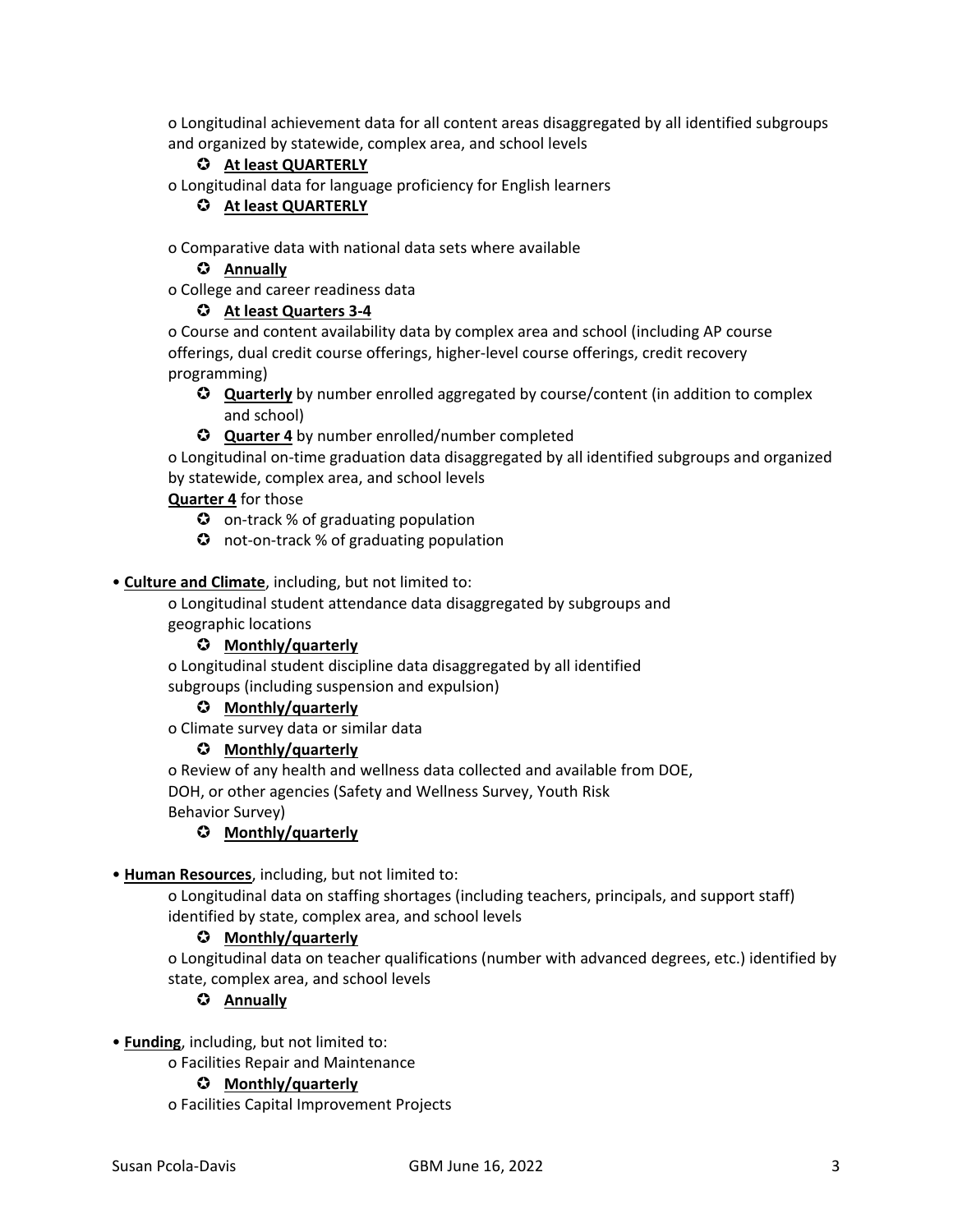# **Monthly/quarterly**

- Data relating to **Public Libraries**
	- **Annual State Librarian's evaluation**
- Data relating to **Early Learning**
	- **Monthly progress reports**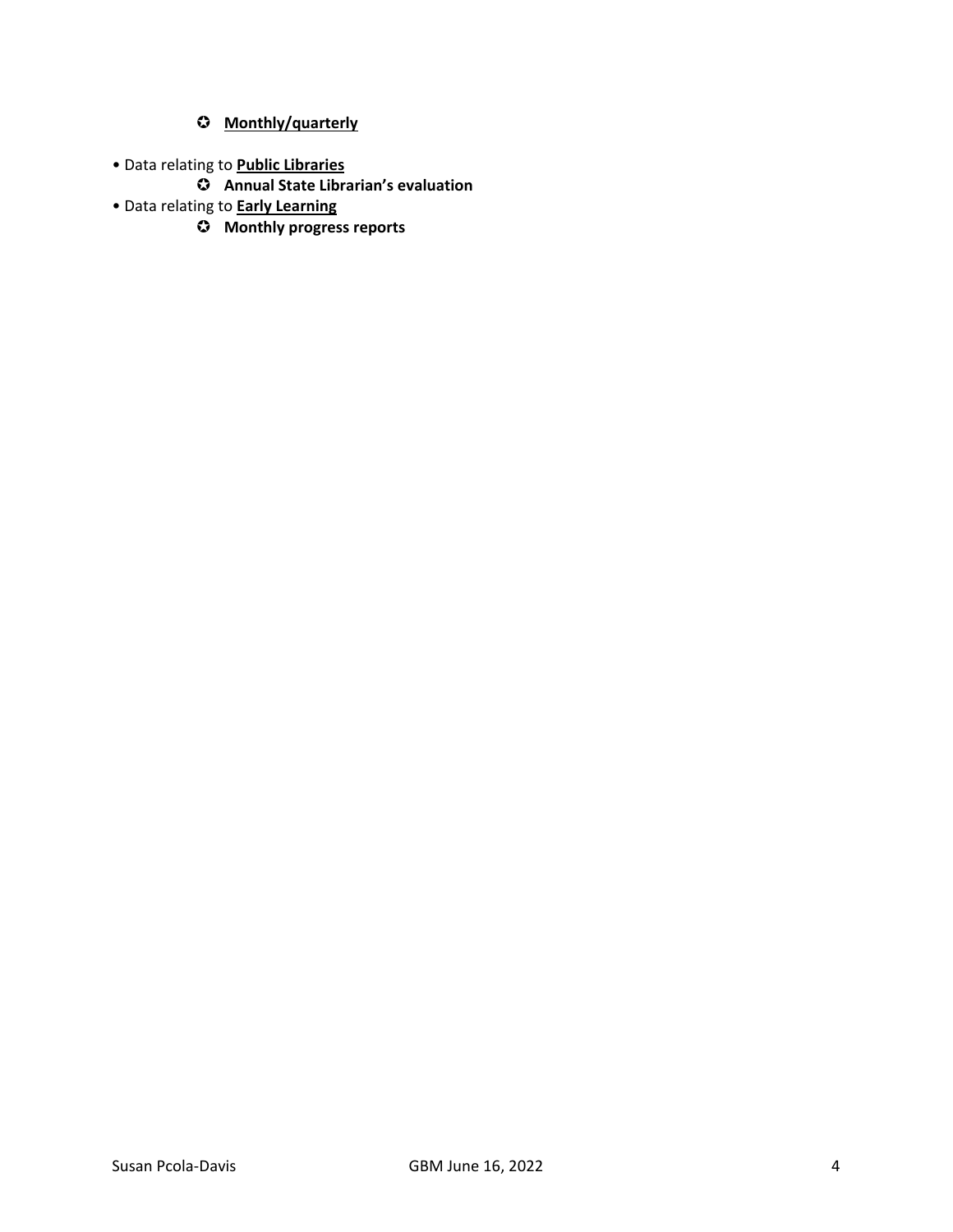

June 16, 2022 General Business Meeting

Dear Chair Payne and Members of the Board,

We support Action Item V. B.

Data is critical for understanding how our state system is doing and where improvements need to be made. We, therefore, support the strategic planning data categories and the authority given to the Board Chair to have the ability to establish more specific requests in alignment with these categories.

One comment based on our experience of following DOE data is that some of the data points that could be provided more frequently have only been provided on an annual basis. We think it would be helpful, additionally, to have intermediary points of data that could give the BOE and stakeholders indication of how things are progressing. Data on chronic absenteeism, deferred maintenance, progress on expending CIP funds, or staffing shortages, could be provided on a more regular basis, monthly or quarterly, for example. For academic data, providing grades, universal screener data for the elementary and middle schools, and the on-track graduation data for high schools on a quarterly or on a tri-annual basis would also be informative. We believe the DOE has the systems in place to provide this information without burdening the schools.

Thank you for this opportunity to testify.

Sincerely,

Cheri Nakamura HEʻE Coalition Director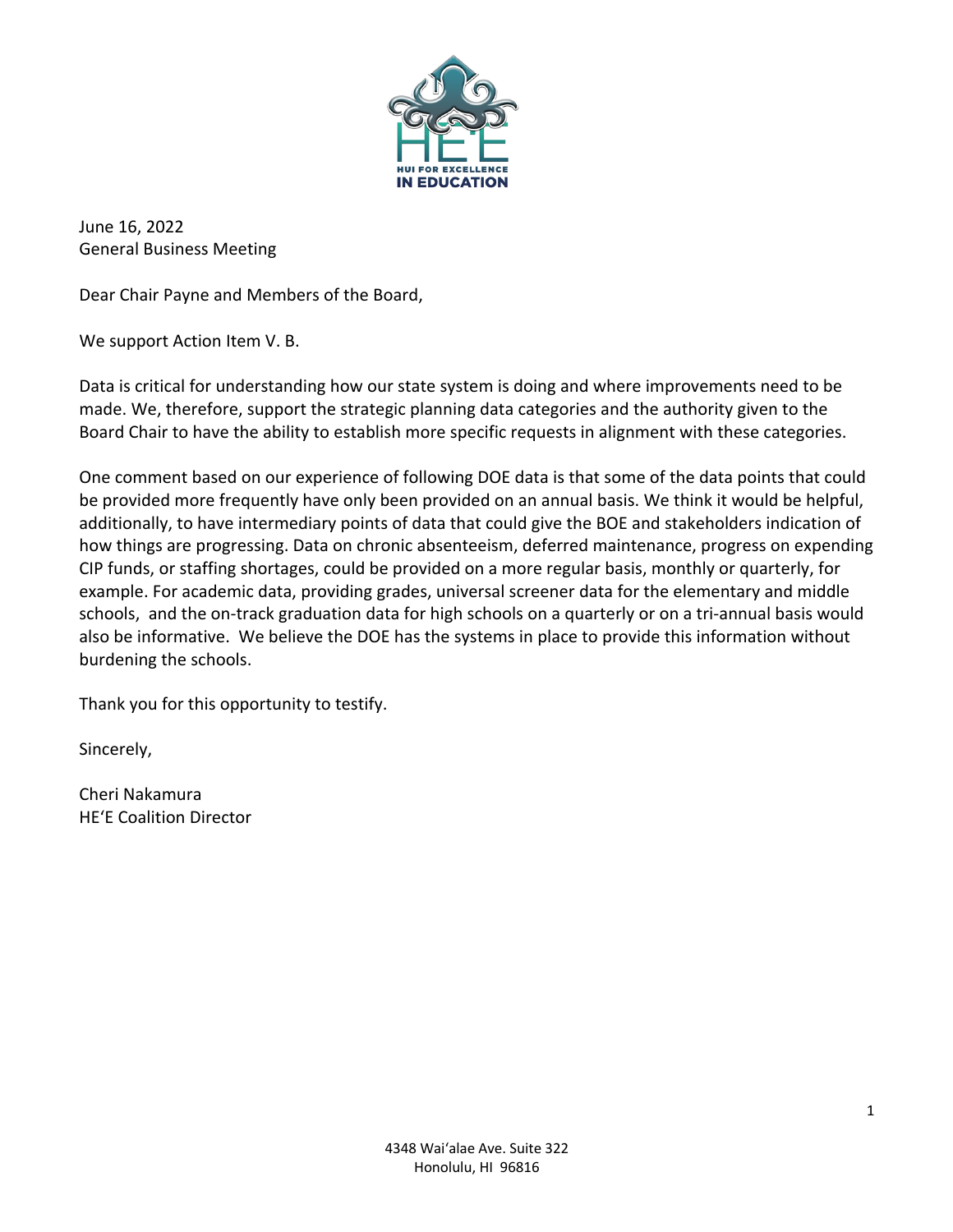# HEʻE Coalition Members and Participants

Academy 21

Alliance for Place Based Learning

American Civil Liberties Union

Atherton YMCA

Castle Complex Community Council

Castle-Kahuku Principal and CAS

Education Institute of Hawaiʻi

\*Faith Action for Community Equity

Fresh Leadership LLC

Girl Scouts Hawaiʻi

Harold K.L. Castle Foundation

\*HawaiiKidsCAN

\*Hawai'i Afterschool Alliance

\*Hawai'i Appleseed Center for Law and Economic Justice

\*Hawai'i Association of School Psychologists

Hawai'i Athletic League of Scholars

\*Hawai'i Children's Action Network

Hawaiʻi Education Association

Hawai'i Nutrition and Physical Activity Coalition

\* Hawai'i State PTSA

Hawai'i State Student Council

Hawai'i State Teachers Association

Hawai'i P-20

Hawai'i 3Rs

Head Start Collaboration Office

It's All About Kids

\*INPEACE

Joint Venture Education Forum

Junior Achievement of Hawaii

Kamehameha Schools

Kanu Hawai'i

Kaua'i Ho'okele Council

Keiki to Career Kaua'i

Kupu A'e

\*Leaders for the Next Generation

Learning First

McREL's Pacific Center for Changing the Odds

Native Hawaiian Education Council

Our Public School

\*Pacific Resources for Education and Learning

\*Parents and Children Together

\*Parents for Public Schools Hawai'i

Special Education Provider Alliance

\*Teach for America

The Learning Coalition

US PACOM

University of Hawai'i College of Education

\* Youth Service Hawai'i

*Voting Members (\*) Voting member organizations vote on action items while individual and non-voting participants may collaborate on all efforts within the coalition.*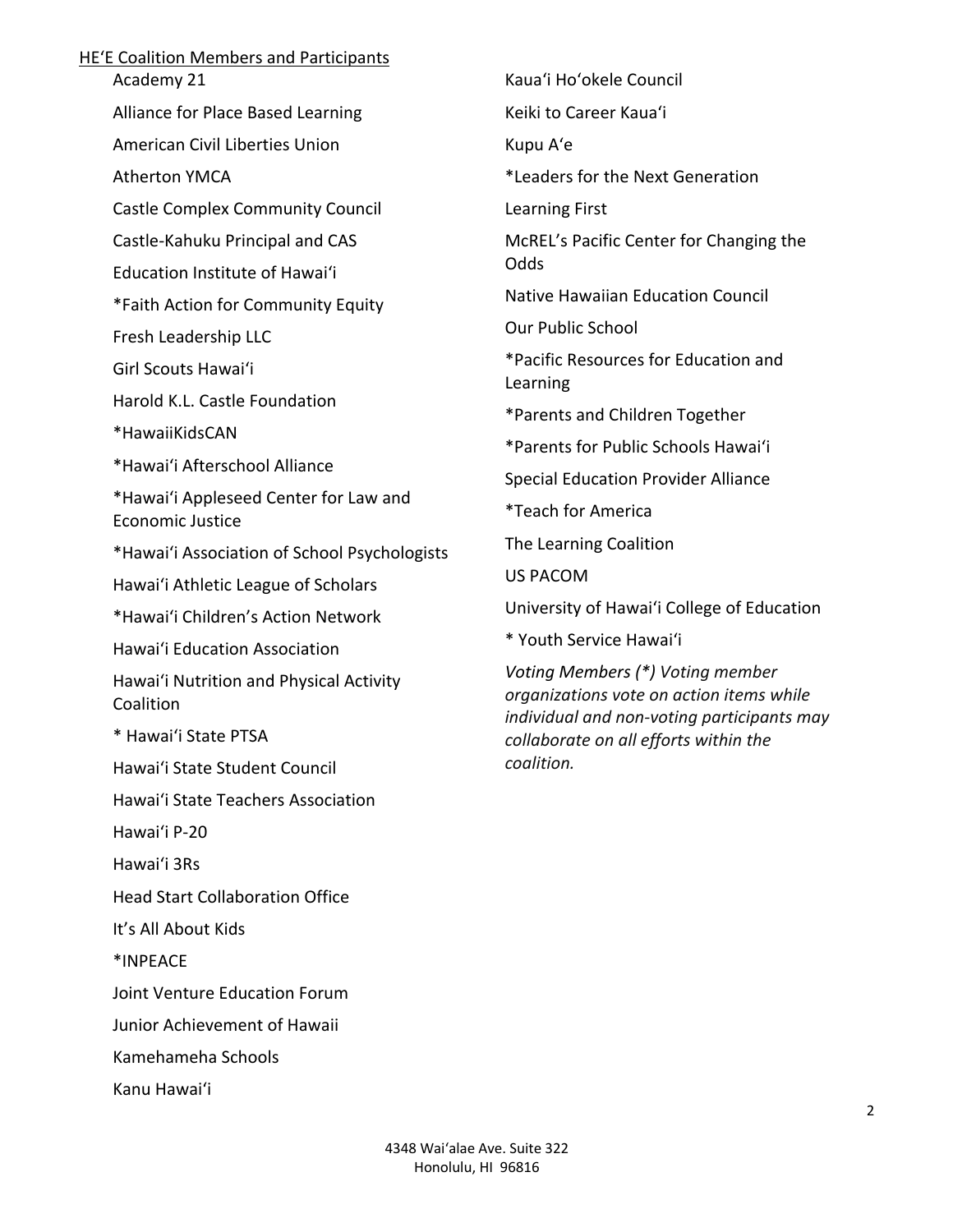

**Special Education Advisory Council** 

Ms. Martha Guinan, *Chair* Ms. Susan Wood, *Vice Chair*

Ms. Sara Alimoot Ms. Virginia Beringer Ms. Mary Brogan Ms. Deborah Cheeseman Ms. Annette Cooper Ms. Shana Cruz Mr. Mark Disher Ms. Mai Hall Ms. Melissa Harper Osai Dr. Kurt Humphrey Mr. Kerry Iwashita Ms. Melissa Johnson Ms. Tina King Ms. Jennifer Leoiki-Drino Ms. Cheryl Matthews Dr. Paul Meng Ms. Kiele Pennington Ms. Carrie Pisciotto Ms. Kau'i Rezentes Ms. Rosie Rowe Ms. Ivalee Sinclair Mr. Steven Vannatta Ms. Lisa Vegas Ms. Paula Whitaker Ms. Jasmine Williams Ms. Susan Wood

Ms. Annie Kalama, *liaison to the Superintendent*  Ms. Wendy Nakasone-Kalani, *liaison to the military community*

Amanda Kaahanui, Staff Susan Rocco, Staff

**S E A C Special Education Advisory Council 1010 Richards Street Honolulu, HI 96813 Phone: 586-8126 Fax: 586-8129 email: spin@doh.hawaii.gov** June 16, 2022

Catherine Payne, Chairperson Hawaii Board of Education 1390 Miller Street, Room 404 Honolulu, HI 96813

Re: V. B. Board Action on Board Strategic Plan Data Categories

Dear Chair Payne and members of the Board,

The Special Education Advisory Council (SEAC) is supportive of your efforts to establish a Board Strategic Plan and key categories of data that will be gathered from the Department of Education and other relevant entities. We respectfully request your consideration of four additional metrics that SEAC considers critical in supporting the success of students with disabilities. We have organized them in relation to your proposed data categories.

## **Student Achievement**

#### 1. Inclusion Rate

Research has shown that students with disabilities who are fully included in the general classroom with supplementary aids and services, as needed, tend to perform better academically and experience more post-secondary success than their peers in less inclusive settings. The importance of including a Strategic Plan indicator holding schools accountable for placing students with disabilities in the least restrictive environment is evidenced by the improvement in the inclusion rate from **36%** in 2017 to **52.5%** in 2021. Yet despite signifcant progress, Hawaii is still 49th out of 50 states in placing students with disabilities in the general education classroom for 80% or more of the school day. The national average is now **66%**, with many states exceeding that rate. Hawaii must do better in order to close the achievement gap.

# 2. CTE Concentrators

Only **one in three** students with disabilities (SWD) enrolls in college within one year of leaving high school compared to **two in three** students without disabilities, and many SWD who attend at least one year of college drop out before receiving a 2- or 4- year degree.